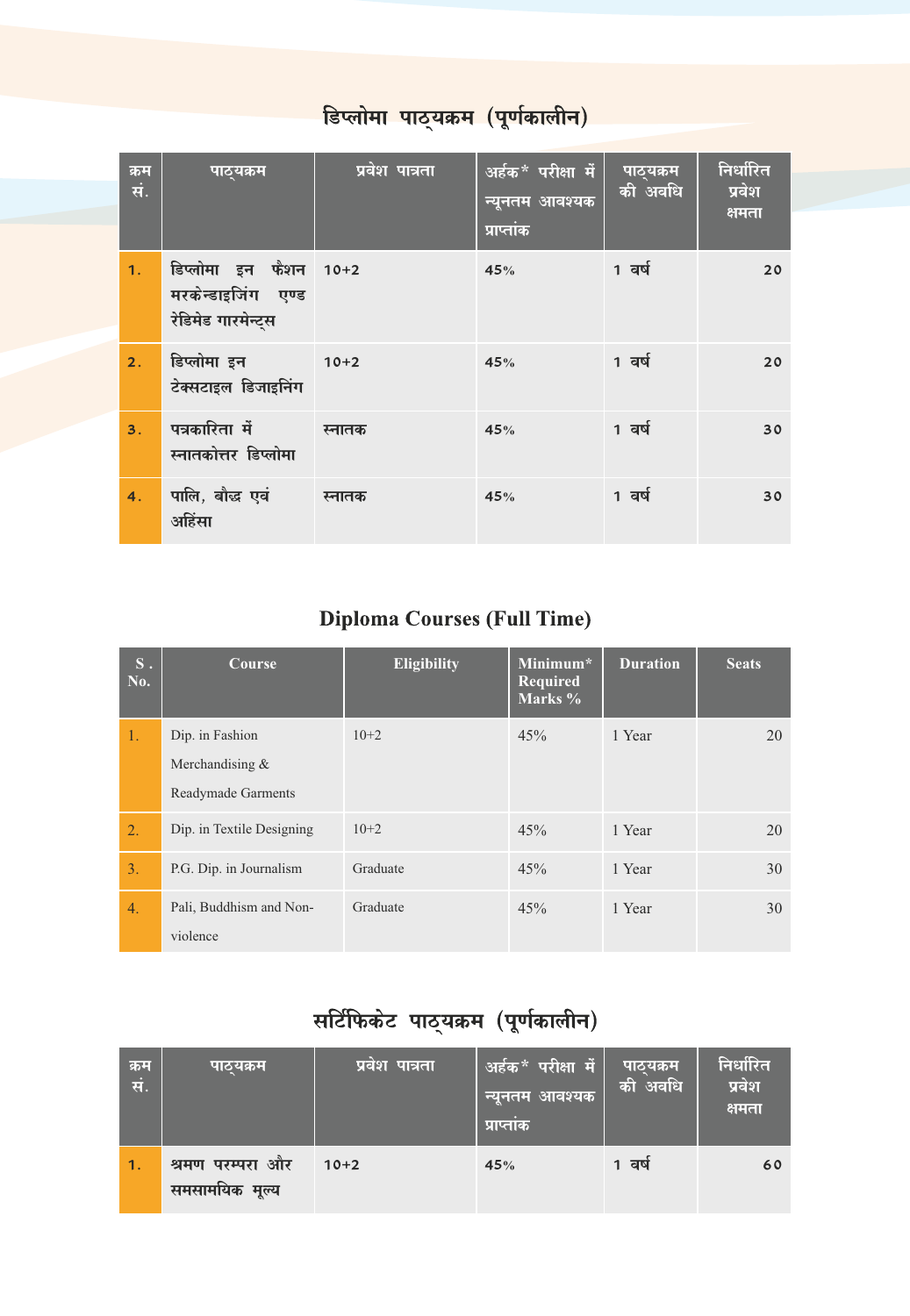### **Diploma Course (Full Time)**

| $S$ .<br>No. | Course                                             | Eligibility | Minimum*<br>Required<br>Marks % | <b>Duration</b> | <b>Seats</b> |
|--------------|----------------------------------------------------|-------------|---------------------------------|-----------------|--------------|
| 1.           | Shramana Tradition &<br><b>Contemporary Values</b> | $10+2$      | 45%                             | 1 Year          | 60           |

## स्ववित्त पोषित पाठ्यक्रम (पूर्णकालीन)

| क्रम<br>सं.      | पाठ्यक्रम                                        | प्रवेश पात्रता                                                   | अर्हक* परीक्षा में<br>न्यूनतम आवश्यक<br>प्राप्तांक | पाठ्यक्रम<br>की<br>अवधि | निर्धारित<br>प्रवेश<br>क्षमता | शुल्क                                                                                               |
|------------------|--------------------------------------------------|------------------------------------------------------------------|----------------------------------------------------|-------------------------|-------------------------------|-----------------------------------------------------------------------------------------------------|
|                  | कला स्नातक उपाधि                                 |                                                                  |                                                    |                         |                               |                                                                                                     |
| 1.               | दृश्य कला                                        | $10+2$                                                           | 48%                                                | 4 वर्ष                  | 20                            | ₹10000<br>प्रति वर्ष                                                                                |
|                  | कला निष्णात उपाधि                                |                                                                  |                                                    |                         |                               |                                                                                                     |
| 1.               | कंठ संगीत                                        | स्नातक                                                           | 48%                                                | 2 वर्ष                  | 20                            | ₹ 5000<br>प्रति वर्ष                                                                                |
| 2.               | पुस्तकालय एवं सूचना<br>विज्ञान                   | स्नातक एवं<br>पुस्तकालय एवं<br>सूचना विज्ञान में<br>स्नातक उपाधि | 45%                                                | 1 वर्ष                  | 25<br>5                       | सामान्यसीट<br>₹20000+<br>स्थानीय<br>शुल्क<br>स्ववित्त<br>पोषित सीट<br>₹ 30000<br>+ स्थानीय<br>शुल्क |
| 3.               | शारीरिक शिक्षा<br>(एम. पी. एड़)                  | स्नातक या शा.शि<br>में पी.जी. डिप्लोमा                           | 45%                                                | 2 वर्ष                  | 50                            | 760,000<br>प्रति वर्ष<br>दो किस्तो में                                                              |
| 4.               | एम. ए. (पत्रकारिता)                              | किसी भी संकाय में<br>स्नातक                                      | 50%                                                | 2 वर्ष /<br>4 सेमेस्टर  | 30                            | ₹ 11000/- प्रति<br>सेमेस्टर+स्थानीय<br>शुल्क (वार्षिक)                                              |
|                  | स्नातकोत्तर डिप्लोमा                             |                                                                  |                                                    |                         |                               |                                                                                                     |
| 1.               | जनसंख्या अध्ययन                                  | स्नातक कला/<br>विज्ञान/वाणिज्य                                   | 45%                                                | 1 वर्ष                  | 30                            | ₹ 5000<br>प्रति वर्ष                                                                                |
| $\overline{2}$ . | योग शिक्षा                                       | स्नातक कला/<br>विज्ञान/वाणिज्य                                   | 45%                                                | 1 वर्ष                  | 40                            | ₹12000<br>प्रति वर्ष                                                                                |
| 3.               | रिमोट सेंसिंग एवं<br>ज्योग्राफिकल सूचना<br>तंत्र | स्नातक कला/<br>विज्ञान/वाणिज्य                                   | 50%                                                | 1 वर्ष                  | 20                            | ₹15000<br>प्रति वर्ष +<br>रु.10000<br>लेब फीस                                                       |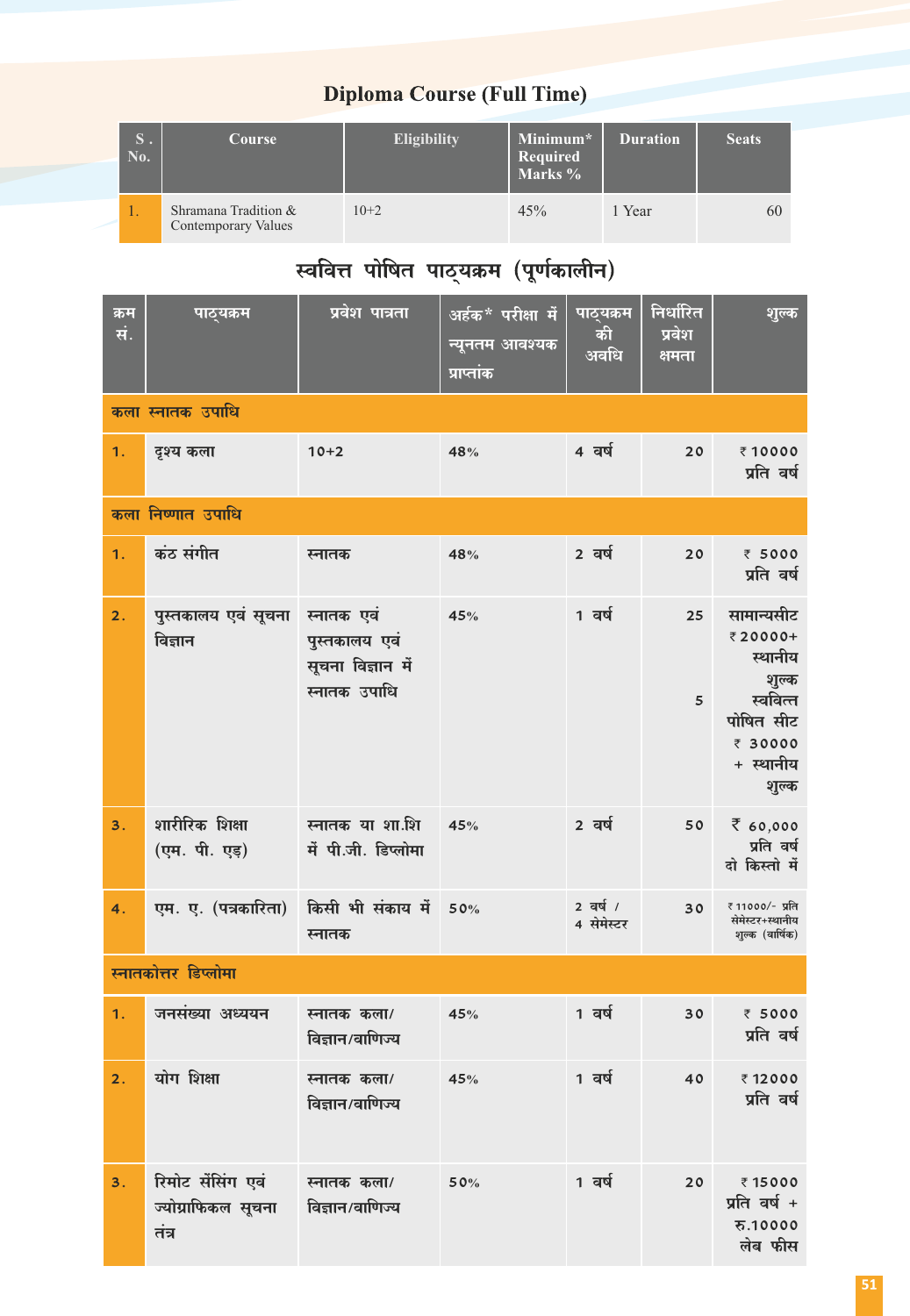## **Self-Finance Courses (Full Time)**

| S.<br>No. | Course                                               | <b>Eligibility</b>                      | Minimum*<br><b>Required</b><br>Marks % | <b>Duration</b>         | <b>Seats</b>                   | <b>Fees</b>                                            |  |  |  |  |
|-----------|------------------------------------------------------|-----------------------------------------|----------------------------------------|-------------------------|--------------------------------|--------------------------------------------------------|--|--|--|--|
|           | <b>Bachelor of Visual Arts (B.V.A.)</b>              |                                         |                                        |                         |                                |                                                        |  |  |  |  |
| 1.        | <b>Visual Arts</b>                                   | $10+2$                                  | 48%                                    | 4 Years                 | 20                             | ₹ 10000 per<br>Year                                    |  |  |  |  |
|           | <b>Master of Arts (M.A.)</b>                         |                                         |                                        |                         |                                |                                                        |  |  |  |  |
| 1.        | <b>Vocal Music</b>                                   | Graduate                                | 48%                                    | 2 Years                 | 20                             | ₹ 5,000 per<br>Year                                    |  |  |  |  |
| 2.        | M. Lib. & Inf. Sc.                                   | Graduate & B.Lib. I. Sc.                | 45%                                    | 1 Year                  | 20<br>Gen.<br>5<br>Pay<br>Seat | ₹ 20,000 +<br>L.F<br>Payment Seat<br>₹ 30,000 +<br>L.F |  |  |  |  |
| 3.        | M.P.Ed.                                              | Graduate or P.G.<br>Diploma in Phy. Ed. | 45%                                    | 2 Years                 | 50                             | ₹ 60,000                                               |  |  |  |  |
| 4.        | MA (Journalism)                                      | Graduate in any<br>Discipline           | 50%                                    | 2 years /<br>4 semester | 30                             | ₹ 11,000<br>per semester +<br>annual local<br>fees     |  |  |  |  |
|           | <b>Post Graduate Diploma</b>                         |                                         |                                        |                         |                                |                                                        |  |  |  |  |
| 1.        | <b>Population Studies</b>                            | Graduate<br>Arts/Sci./Commerce          | 45%                                    | 1 Year                  | 30                             | ₹ 5,000 per<br>Year                                    |  |  |  |  |
| 2.        | Yoga Education                                       | Graduate<br>Arts/Sci./Commerce          | 45%                                    | 1 Year                  | 40                             | ₹ 20,000/-                                             |  |  |  |  |
| 3.        | Remote Sensing &<br>Geographical Information<br>Sys. | Graduate<br>Arts/Sci./Commerce          | 50%                                    | 1 Year                  | 20                             | ₹15,000<br>Per Year +<br>₹ 10,000<br>Lab Fee           |  |  |  |  |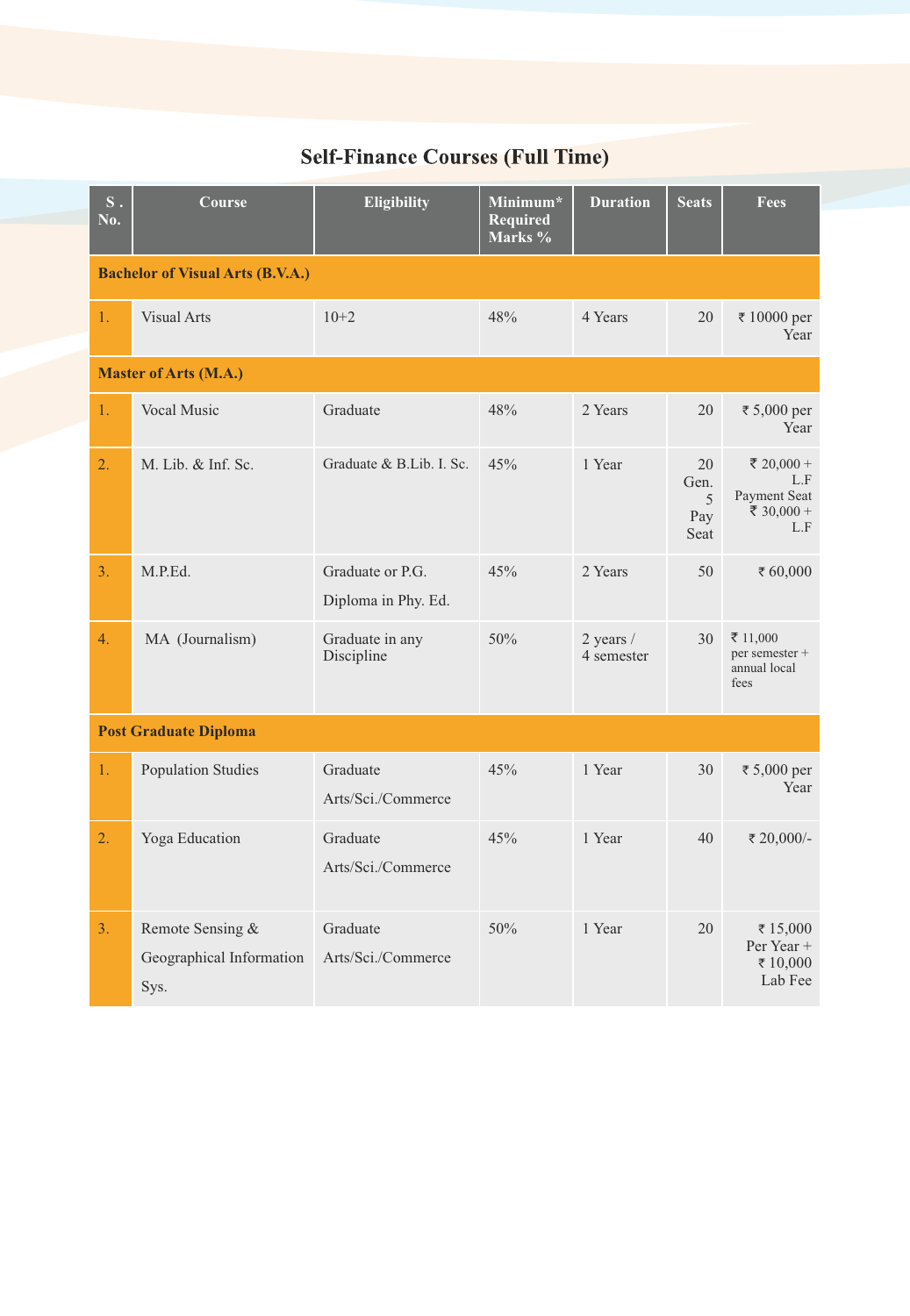# स्ववित्त पोषित पाठ्यक्रम (अंशकालीन)

| क्रम<br>सं.      | पाठ्यक्रम                                   | प्रवेश पात्रता                                                                                                   | <u>अर्हक* परीक्षा में</u><br>न्यूनतम आवश्यक<br>प्राप्तांक | पाठ्यक्रम<br>की<br>अवधि | निर्धारित<br>प्रवेश<br>संख्या       | <u>शुल्क**</u>                         |
|------------------|---------------------------------------------|------------------------------------------------------------------------------------------------------------------|-----------------------------------------------------------|-------------------------|-------------------------------------|----------------------------------------|
|                  | स्नातकोत्तर डिप्लोमा                        |                                                                                                                  |                                                           |                         |                                     |                                        |
| 1.               | सुशासन एवं<br>लोकतान्त्रिक<br>विकेन्द्रीकरण | स्नातक कला /<br>विज्ञान / वाणिज्य                                                                                | 45%                                                       | 1 वर्ष                  | 20                                  | ₹5000/-<br>प्रति वर्ष +<br>स्था. शुल्क |
| 2.               | विरासत, पर्यटन एवं<br>संग्रहालय विज्ञान     | स्नातक कला /<br>विज्ञान / वाणिज्य                                                                                | 45%                                                       | 1 वर्ष                  | 20                                  | ₹8000/-<br>प्रति वर्ष +<br>स्था. शुल्क |
| 3.               | जवाहरलाल नेहरू के<br>विचार तथा योगदान       | स्नातक कला /<br>विज्ञान / वाणिज्य                                                                                | 45%                                                       | 1 वर्ष                  | 20                                  | केवल स्था.<br>शुल्क                    |
| $\overline{4}$ . | परामर्श एवं<br>मनोचिकित्सा                  | स्नाकोत्तर विषय के<br>साथ मनोविज्ञान,<br>गृहविज्ञान, सोशल<br>वर्क, एम.बी.बी.<br>एस./बी.एच.एम.<br>एस./बी.ए.एम.एस. | 48%                                                       | 6 माह                   | 15<br>5<br>स्ववित्त<br>पोषित<br>सीट | ₹15000/-<br>₹25000/-                   |
| 5.               | मनोवैज्ञानिक परीक्षण                        | स्नाकोत्तर विषय के<br>साथ मनोविज्ञान,<br>गृहविज्ञान, सोशल<br>वर्क, एम.बी.बी.<br>एस./बी.एच.एम.<br>एस./बी.ए.एम.एस. | 48%                                                       | 6 माह                   | 15<br>5<br>स्ववित्त<br>पोषित<br>सीट | ₹15000/-<br>₹25000/-                   |
| 6.               | मानवाधिकार एवं<br>कर्त्तव्य                 | स्नातक कला /<br>विज्ञान / वाणिज्य                                                                                | 48%                                                       | 1 वर्ष                  | 20                                  | केवल स्था.<br>शुल्क                    |
| डिप्लोमा         |                                             |                                                                                                                  |                                                           |                         |                                     |                                        |
| 1.               | सामुदायिक स्वास्थ्य<br>अर्थशास्त्र          | स्नातक कला /<br>विज्ञान / वाणिज्य                                                                                | 45%                                                       | 1 वर्ष                  | 30                                  | ₹5000/-<br>प्रति वर्ष +<br>स्था. शुल्क |
| 2.               | पर्यावरण अर्थशास्त्र                        | स्नातक कला /<br>विज्ञान / वाणिज्य                                                                                | 45%                                                       | 1 वर्ष                  | 30                                  | ₹5000/-<br>प्रति वर्ष +<br>स्था. शुल्क |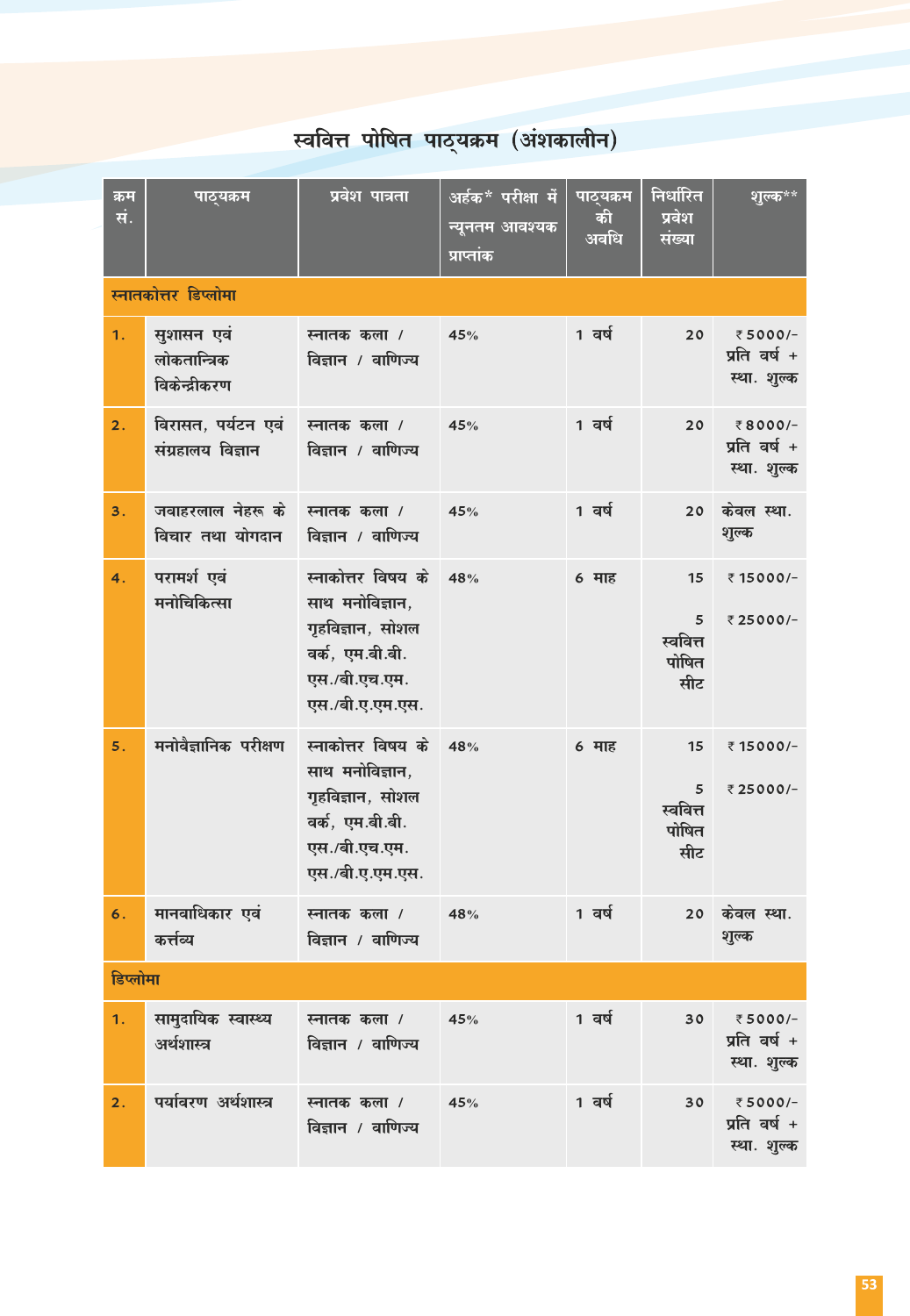| क्रम<br>सं. | पाठ्यक्रम     | प्रवेश पात्रता                  | अर्हक* परीक्षा में<br>न्यूनतम आवश्यक<br>प्राप्तांक | पाठ्यक्रम<br>की<br>अवधि | निर्धारित<br>प्रवेश<br>संख्या | शुल्क**                                |
|-------------|---------------|---------------------------------|----------------------------------------------------|-------------------------|-------------------------------|----------------------------------------|
| 3.          | वित्तीय बाजार | किसी भी संकाय में  <br>स्नातक   | 48%                                                | 1 वर्ष                  | 30                            | ₹7000/-<br>प्रति वर्ष +<br>स्था. शुल्क |
| 4.          | पूँजी विपणन   | किसी भी संकाय में 48%<br>स्नातक |                                                    | 1 वर्ष                  | 30                            | ₹7000/-<br>प्रति वर्ष +<br>स्था. शुल्क |

### **Self Finance Courses (Part Time)**

| $S$ .<br>No. | Course                                                | <b>Eligibility</b>                                                          | Minimum*<br><b>Required</b><br>Marks % | <b>Duration</b> | <b>Seats</b>               | Fees                     |  |  |  |
|--------------|-------------------------------------------------------|-----------------------------------------------------------------------------|----------------------------------------|-----------------|----------------------------|--------------------------|--|--|--|
|              | <b>Post Graduate Diploma</b>                          |                                                                             |                                        |                 |                            |                          |  |  |  |
| 1.           | Good Governance and<br>Democratic<br>Decentralization | Graduate in Arts/<br>Commerce                                               | 45%                                    | 1 Year          | 20                         | ₹ 5000/-+<br>Local Fund  |  |  |  |
| 2.           | Heritage, Tourism and<br>Museology                    | Graduate in Arts/<br>Commerce                                               | 45%                                    | 1 Year          | 20                         | ₹ 8000/- +<br>Local Fund |  |  |  |
| 3.           | Thought & Contribution<br>of Jawahar lal Nehru        | Graduate in Arts/<br>Commerce                                               | 45%                                    | 1 Year          | 20                         | Only Local<br>Fund       |  |  |  |
| 4.           | Counseling $&$<br>Psychotherapy                       | Post Graduate in<br>Psychology, Home<br>$\rm Sci./$ S W /<br>MBBS/BHMS/BAMS | 45%                                    | 6 Months        | 15<br>5<br>(S.F.<br>Seats) | ₹15000/-<br>₹ 25000/-    |  |  |  |
| 5.           | <b>Psychological Testing</b>                          | Post Graduate in<br>Psychology, Home<br>Sci. / S W /<br>MBBS/BHMS/BAMS      | 48%                                    | 6 Months        | 15<br>5<br>(S.F.<br>Seats) | ₹15000/-<br>₹ 25000/-    |  |  |  |
| 6.           | Human Rights & Duties                                 | Graduate in Arts/<br>Commerce                                               | 48%                                    | 1 Year          | 20                         | Only Local<br>Fund       |  |  |  |
|              | <b>Diploma Courses</b>                                |                                                                             |                                        |                 |                            |                          |  |  |  |
| 1.           | Community Health<br>Economics                         | Graduate in Arts/<br>Commerce/ Science                                      | 45%                                    | 1 Year          | 30                         | ₹ 5000/-+<br>Local Fund  |  |  |  |
| 2.           | <b>Environment Economics</b>                          | Graduate in Arts/<br>Commerce/ Science                                      | 45%                                    | 1 Year          | 30                         | ₹ 5000/-+<br>Local Fund  |  |  |  |
| 3.           | <b>Financial Market</b>                               | Graduate in any<br>Discipline                                               | 48%                                    | 1 Year          | 30                         | ₹ 7000/-+<br>Local Fund  |  |  |  |
| 4.           | Capital Marketing                                     | Graduate in any<br>Discipline                                               | 48%                                    | 1 Year          | 30                         | ₹7000/-+<br>Local Fund   |  |  |  |